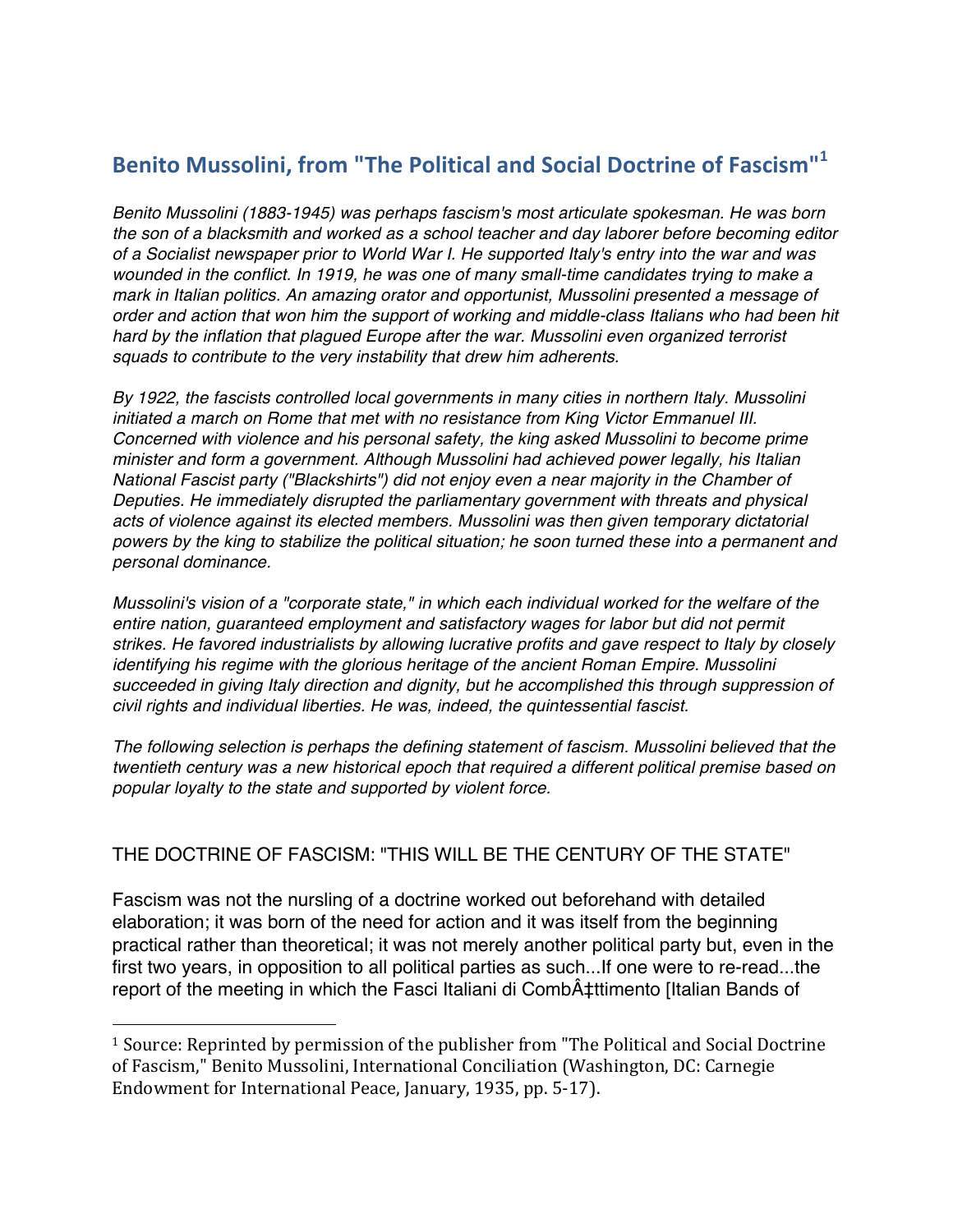Combat] were constituted, one would there find no ordered expression of doctrine, but a series of aphorisms, anticipations, and aspirations which, when refined by time from the original ore, were destined after some years to develop into an ordered series of doctrinal concepts, forming the Fascists' political doctrine - different from all others either of the past or the present day...

We want to accustom the working-class to real and effectual leadership, and also to convince them that it is no easy thing to direct an industry or a commercial enterprise successfully...We shall combat every retrograde idea, technical or spiritual...When the succession to the seat of government is open, we must not be unwilling to fight for it. We must make haste; when the present regime breaks down, we must be ready at once to take its place. It is we who have the right to the succession, because it was we who forced the country into the War, and led her to victory...

The years which preceded the March to Rome were years of great difficulty, during which the necessity for action did not permit research of any complete elaboration of doctrine. The battle had to be fought in the towns and villages. There was much discussion, but - what was more important and more sacred - men died. They knew how to die. Doctrine, beautifully defined and carefully elucidated, with headlines and paragraphs, might be lacking; but there was to take its place something more decisive - Faith...But, since there was inevitably some lack of system, the adversaries of Fascism have disingenuously denied that it had any capacity to produce a doctrine of its own, though that doctrine was growing and taking shape under their very eyes...in the laws and institutions of the regime as enacted successively in the years 1926, 1927 and 1928...

Above all, Fascism, the more it considers and observes the future and the development of humanity quite apart from political considerations of the moment, believes neither in the possibility nor the utility of perpetual peace. It thus repudiates the doctrine of Pacifism - born of a renunciation of the struggle and an act of cowardice in the face of sacrifice. War alone brings up to its highest tension all human energy and puts the stamp of nobility upon the peoples who have the courage to meet it. All other trials are substitutes, which never really put men into the position where they have to make the great decision - the alternative of life or death. Thus a doctrine which is founded upon this harmful postulate of peace is hostile to Fascism...This anti-pacifist spirit is carried by Fascism even in the life of the individual...The Fascist accepts life and loves it, knowing nothing of and despising suicide; he rather conceives of life as duty and struggle and conquest, life which would be high and full, lived for oneself, but above all for others - those who are at hand and those who are far distant contemporaries, and those who will come after...

Such a conception of life makes Fascism the complete opposite of that doctrine, the base of the so-called scientific and Marxian Socialism, the materialist conception of history; according to which the history of human civilization can be explained simply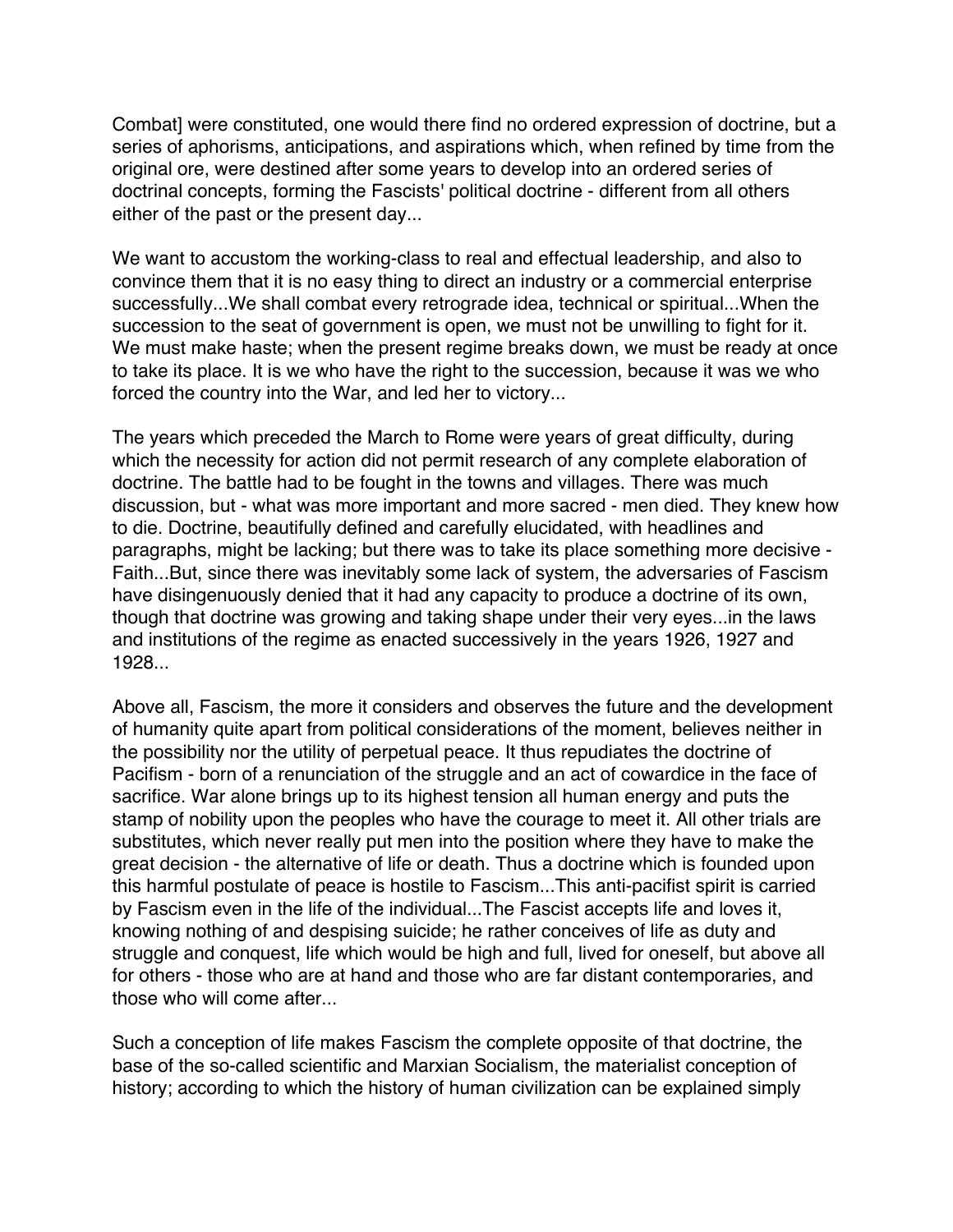through the conflict of interests among the various social groups and by the change and development in the means and instruments of production. That the changes in the economic field...have their importance no one can deny; but that these factors are sufficient to explain the history of humanity excluding all others is an absurd delusion. Fascism now and always, believes in holiness and in heroism; that is to say, in actions influenced by no economic motive, direct or indirect...And above all Fascism denies that class war can be the preponderant force in the transformation of society...

After Socialism, Fascism combats the whole complex system of democratic ideology; and repudiates it, whether in its theoretical premises or in its practical application. Fascism denies that the majority, by the simple fact that it is a majority, can direct human society; it denies that numbers alone can govern by means of a periodical consultation, and it affirms the immutable, beneficial, and fruitful inequality of mankind, which can never be permanently leveled through the mere operation of a mechanical process such as universal suffrage. The democratic regime may be defined as from time to time giving the people the illusion of sovereignty, while the real effective sovereignty lies in the hands of other concealed and irresponsible forces. Democracy is a regime nominally without a king, but it is ruled by many kings - more absolute, tyrannical, and ruinous than one sole king, even though a tyrant...

Political doctrines pass, but humanity remains; and it may rather be expected that this will be a century of Fascism. For if the nineteenth century was the century of individualism (Liberalism always signifying individualism) it may be expected that this will be the century of collectivism, and hence the century of the State...

The foundation of Fascism is the conception of the State. Fascism conceives of the State as an absolute, in comparison with which all individuals or groups are relative, only to be conceived of in their relation to the State...

The Fascist State has drawn into itself even the economic activities of the nation, and through the corporative social and educational institutions created by it, its influence reaches every aspect of the national life and includes, framed in their respective organizations, all the political, economic and spiritual forces of the nation. A State which reposes upon the support of millions of individuals who recognize its authority, are continually conscious of its power and are ready at once to serve it, is not the old tyrannical State of the medieval lord nor has it anything in common with the absolute governments either before or after 1789. The individual in the Fascist State is not annulled but rather multiplied, just in the same way that a soldier in a regiment is not diminished but rather increased by the number of his comrades. The Fascist State organizes the nation, but leaves a sufficient margin of liberty to the individual; the latter is deprived of all useless and possibly harmful freedom, but retains what is essential...

The Fascist State is an embodied will to power and government; the Roman tradition is here an ideal of force in action. According to Fascism, government is not so much a